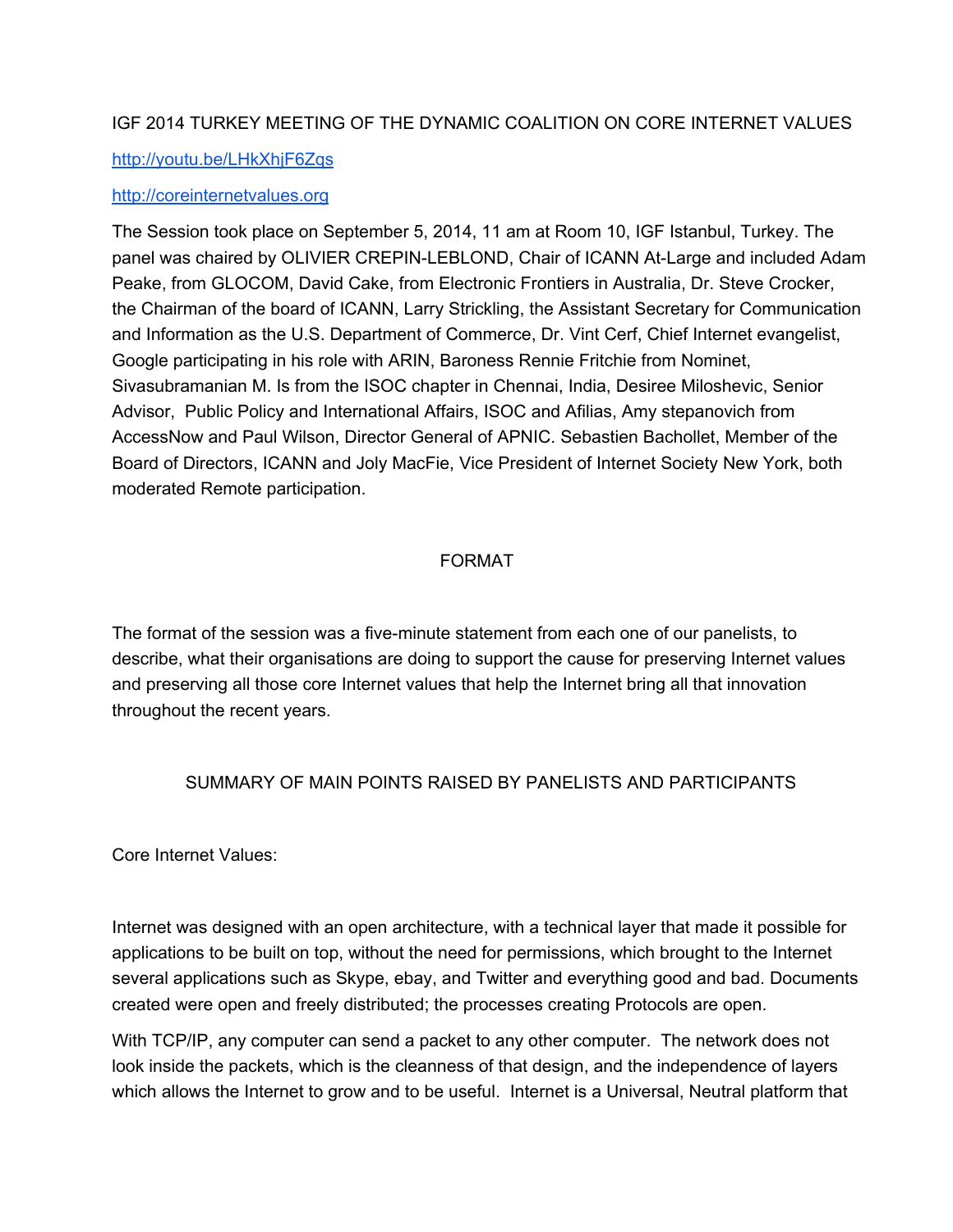does not discriminate against particular hardware, software, underlying network, language, culture, disability or against any particular type of data. The Internet is a "Dumb" Network, with a lean architecture.

The end-to-end connectivity is super-important and requires unique addressing. The IP addressing community provides addresses to the IP address and preserves the global end to end nature of the Internet at considerable cost as the Internet grow, and it's at cost to the ISPs, to preserve the routability of the Internet as it exists, as it grows. It is not possible to maintain the end-to-end and unfragmented model of the Internet unless every point on the Internet, every device can be addressed individually, this makes IPv6 essential. The network is what it is today because it has a commercial engine underneath it. This economic engine must keep going going without harming all of the properties of the Internet.

It is important to maintain low barriers to entry to the Internet. Barriers could be economic, they could be technical. They could be policy barriers, and all these barriers to be kept as low as possible. The founding fathers decided not to place any barriers on the worldwide adoption of Internet as a Communication technology.

We are not free from harm in this Internet space, and we have to take steps, technical steps, and political steps, and other kinds of practical steps, to preserve people's safety in this environment. And this involves all the stakeholders. All of them have some shared responsibility for protecting the users of the Internet from harm. There are views that Internet should be a Secure Network, but this needs to happen without altering the core values. A project such as Encrypt all things could protect user data. "Encrypt everything" is a fantastic principle but not at Internet layer. A single monolithic encryption system underlying the Internet would have implications on technology and policy and access and authority.

Core Values in Internet Governance

Our task today is really to maintain that openness and to see how we can translate those core values into the Public Policy making.

While it is important for Internet Policy to embrace Core Internet Values, we also need to look at how we develop policy.

Two enabling values are important- respect and responsibility. Stakeholders will have to work with respect for each other and take responsibility. Internet is no longer a technology. We need to develop ethics and norms for the Internet. Trust existed and that has been built, initially, as by John Postell. There is trust in the technical community and their competence to run the network, there is also personal and interpersonal trust that existed in the early academic community and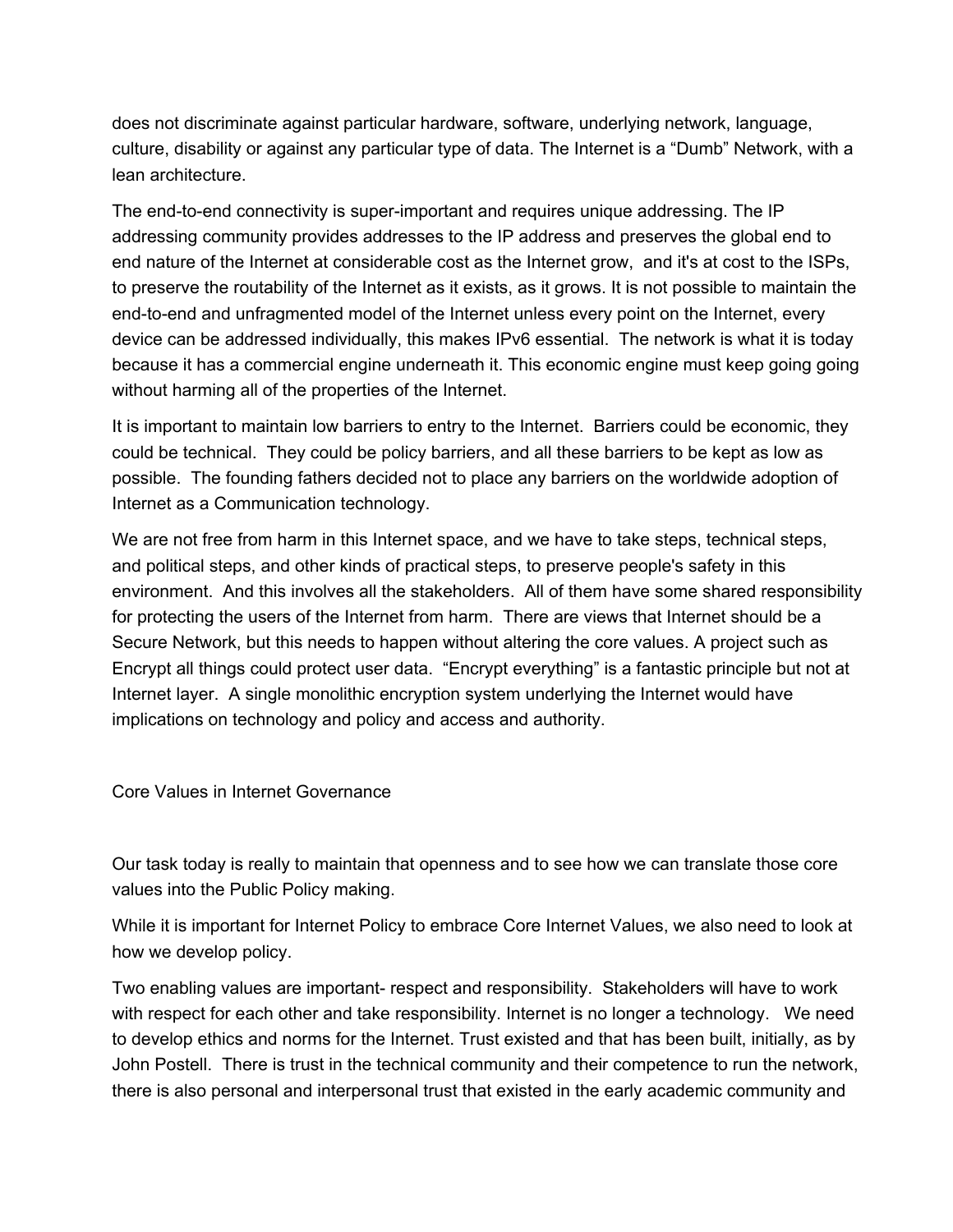to build and maintain the networks. Institutional trust is our next step, where we need to think how we can really best deliver that. Within the Internet Society, the of trusteeship stems out of the word trust. It's just a new notion that needs to be a little bit looked in and dived in -- looked in more deeply.

The issues related to risk to children or state secrets ought to be addressed in the local space of law and social practice; a huge social effort is needed in impeding abuse as this happens in real world, not on the Internet. Harms that occur in the Internet originate in one jurisdiction and sometimes terminate in another. The victims and perpetrators are in different jurisdictions.

We need to retain the neutrality and the ability to innovate, the ability for speech, permissionless innovation. There are critical Internet resources to managed and we have governance issues to be resolved.

In the 90s, the Internet was expanding greatly Internationally and International citizens wanted to have a say in how the Internet was going to run. And that was a value that was important to the United States Government at that time. ICANN was expected to seriously attract International engagement in the governance of the Domain Name System issue.

Governments need to understand the deep differences between a national Telco regime and the Internet, which is a very, very different model. At the International Telecommunication Union there are proposals from other Governments to increase multilateral control over the Internet. The Governments that tend to support governmental control and Regulation of the Internet also tend to be the Governments that are most likely to censor content in their own countries and otherwise act in repressive manners. Of the countries that the WCIT in 2012 who supported more governmental Regulation, 65 percent of them regularly engage in censoring content.

The NETmundial principles are fundamental to the utility of the network and one of them is to preserve the ability of its participants to speak. We have to come up with ways to build on the NETmundial. United States Government, from the start, has promoted and sought the expansion of support for the multistakeholder process. The 1998 white paper from the Department of Commerce, the U.S. made the assertion, that there was no role for Governments to participate in the management of the Domain Name System.

Civil rights are not Core Internet values but Global Values. But there is interaction between the [Internet Values and Global Values].

The accountability framework needs to be larger and stronger than the accountability frameworks now. We could explore a model of expanded accountability, whereby the Internet Governance institutions could be strengthened for a propensity to make balanced decisions, just as whole organizations are strengthened